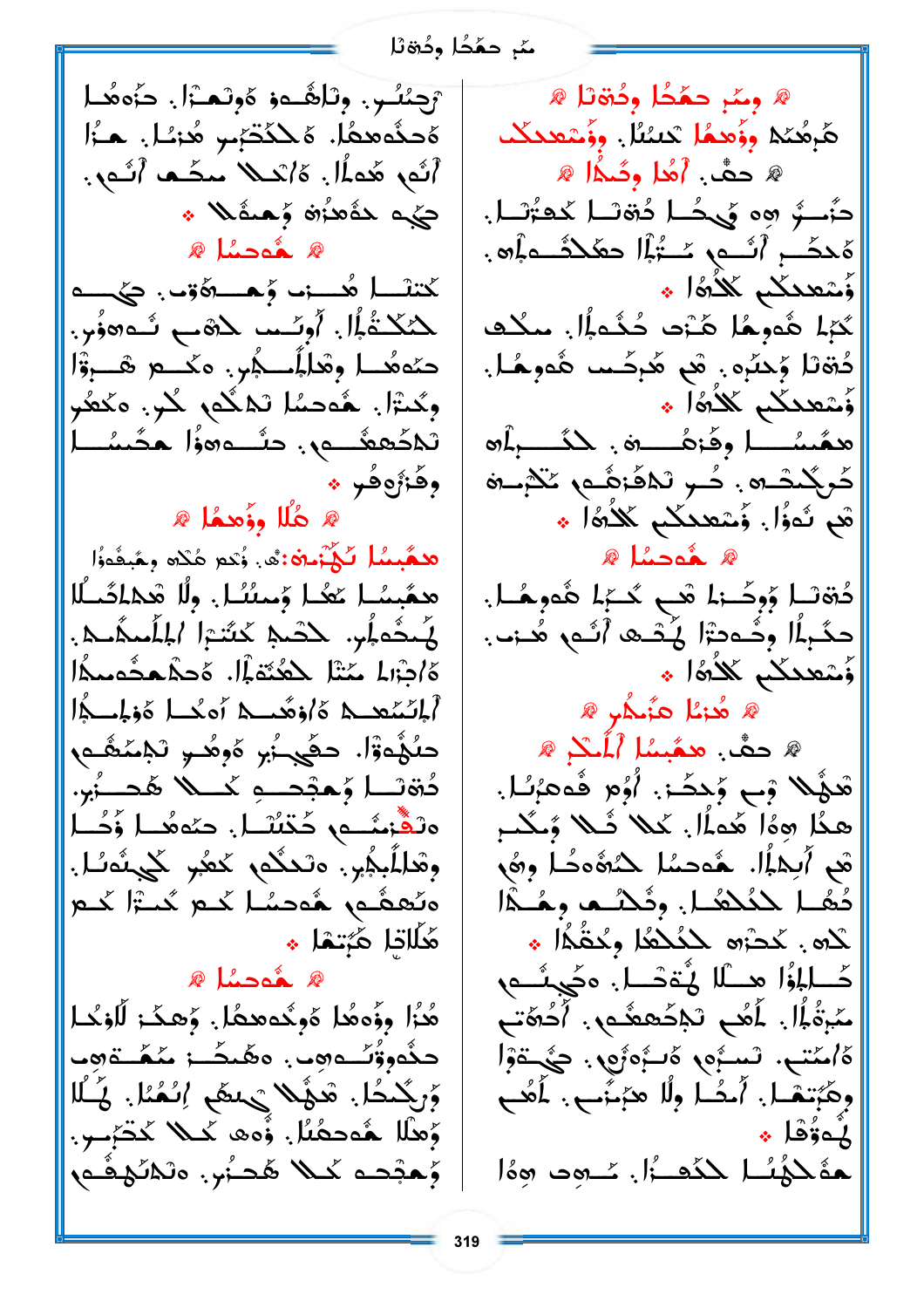مّم حمّصًا ودُةِ لْل

وهُومِ هُـــا. وَحكَفَـــلًا وَحَرُوحُـــتْزَا. ەقەخشئا وأۇمغْماًا. خصّْرِهِ ۞تحنُبُو فُنُوهُبٍ. ةُالمُضَّنَوِ صَحْبٍ شَسْمً هُومِمًا. أَحْدُا أَنَّـهِ كَجِنَّـهُو. ەتكىئىشى كىڭنگىشى . ەكىللا فُـذُهوُٰا وِهَٰـلأَـُـهلُـهِ. حـفُـهحـمُــا وَُحُــا تكخَّصفُه \* ه شم مُكَم ه لَيُّلًا وِمَتْنَا. ۞ه وۡ/هكُوۡوَ هُم أَحُـا. ەؤھْھ آئْمِ كْلِمْكْتَا. ئەگ أَنَّامُنَا وحُدكْتْما. ۞ه نَهْكُلْ حُمِلًا حُتَّتْمَا. حكَّاهُتْـا حعَّــۃًا وَحسَّــه لا. ەَسَنْعْــا كُهرُوَّ هُء) وكُكرَة هِ وَهجْحهِ كُملا هُدْرُه. وَنُـوْهَا أَنَّـهِ هَٰكُـدَهُا وِلَٰا حُدَٰ;ا هلا هُمكَّوْعًا ﴾ مده و رؤه کله: فَـنِّي: دُةَنَّــرِ تَـلَّحَـفُـهِ أَوُّـثُـهِ أَا: دَآؤَتْتَمَّى هُدَّسْلَ. 3 دُمَٰوَ ٱهْتِيْحُمَى الْمَعْمَدُا وِكَتَبَرَا أَسٍ وَهٰذَهُم أَجًا كَمِلًا حَتَنًا قُ هنّشم هُزمًا لَمحه وُسْكُموم دَّنسُهُا أَس حَعَّدُا عَمَّدَهِ وَ ەُاس ئەھئا ومىھالا ھُڳ ئڭا 2 Luida 2 قَعِ حُكْمَ مُحَمِّعًا لِحُكْمَ حُكْفَعِ أَهُمِ هَٰٓدُدُا همَّىسًا هخَـٰٓ ٖ حَٰسَلُنَّو ۚ. بِئْسًا ەۋەدالىل ككَتْسْرَا. وْاكْحْدِ كَيْخْسْرْ هُمِعُلْ: 16هَدُه كَرِهُو هِمُعِمُلًا ﴾ ههُوهُم هَالْحُوهِ هُوزالْحُمُومِ

هَمْ وَسُبَسًا. وَيَذْهَقُوا وَسَفَّرَ مِنْهُمْ لُـــووُوا. وكَـــأَلْووا ومِنْتَــا هـــٱللَ ەكقۇڭِل ئۇغا. برەئەر مەدسا ەلمُوْسِمُ كَبْرِ وْْوَسُنْسَا وُهِكْرِيْسَى. الأحْدَّەملُر \* a a ita ؤْكِم هُكُلُه وِهُبِفُوزًا. مِمْزًا لِحَدْمِ لْلَثِّف لَمْسَلا. هَعفَنُا وَ لِلنَّمَلا شَبِّ كْرِهْــه لِمَحْــلِكُمُ الْمَحْمَدُوبُــا. تَـهُ ـــتْزَا وَهِبۡنَى حُــة لَهُۥُنــم ثُكــةُهِۥ. كُرِهُــوا وَوُخْشَـا. ٱحْــف كُــف كُــز أَحْدَهُا. دَيْءَ هُنُدُهُ هُمْشُدُ لحَدة. يُحَقَّمُا كَمَكْمَ! وَالمَلْقَنِعِبِ كُنْ هُمْ هُوَزُمُا. وتُعَصُّا صَدُّهُ ؤُهم نُهَمُعُـــا. مأهت هَ لِمُكُـــــــــم هُدءاً. حدُّى الْا مْعِدَّكْمِ \* إسرَّال حمَّى لِمُكْتَبِ كَرِمُّا ڤ. مَيُّلا وِمَثْلا تْتَـْب لْمَعْمَــكِي. وِكَتْـكـوِ تُـــُّر كَهُمعُـا. حدْ- وُودتُ هُوم حصْــه هُومُل وِدْةُ ۞ حدَّةٍ وَحَدَّةٍ وَمَحَقَّم هُــــوهُيب. ەهُــــا وقىدەُ:ئىــــو ڬڟڬۮۿؘٯڔ؞؋ػؙڶ*ؘڷ*ٳ؋ٮۿؙۣڹۅۦڡۛ۠ۊڡڔۢ*ٮٞ*ٮڔ؞ أَهْـهُ| أَنَّـهِ كَيْخُوبُ وَكُـْ قُـْلًا } وَجِحْصَـــوهِ تَرْحِمُنُــــو. هُــَــا وِأَيْا أَبِـــهِ دَهُ هَشُدْمَنْدًا . حَضْرِ وَّسْعَدَا كَتَبْلا ئەمُەشەر ، @ Lisca @ أَنْتُمْبِ وَمِعَهُ وَدُنْسَتْرَا كَمُومُهُ ا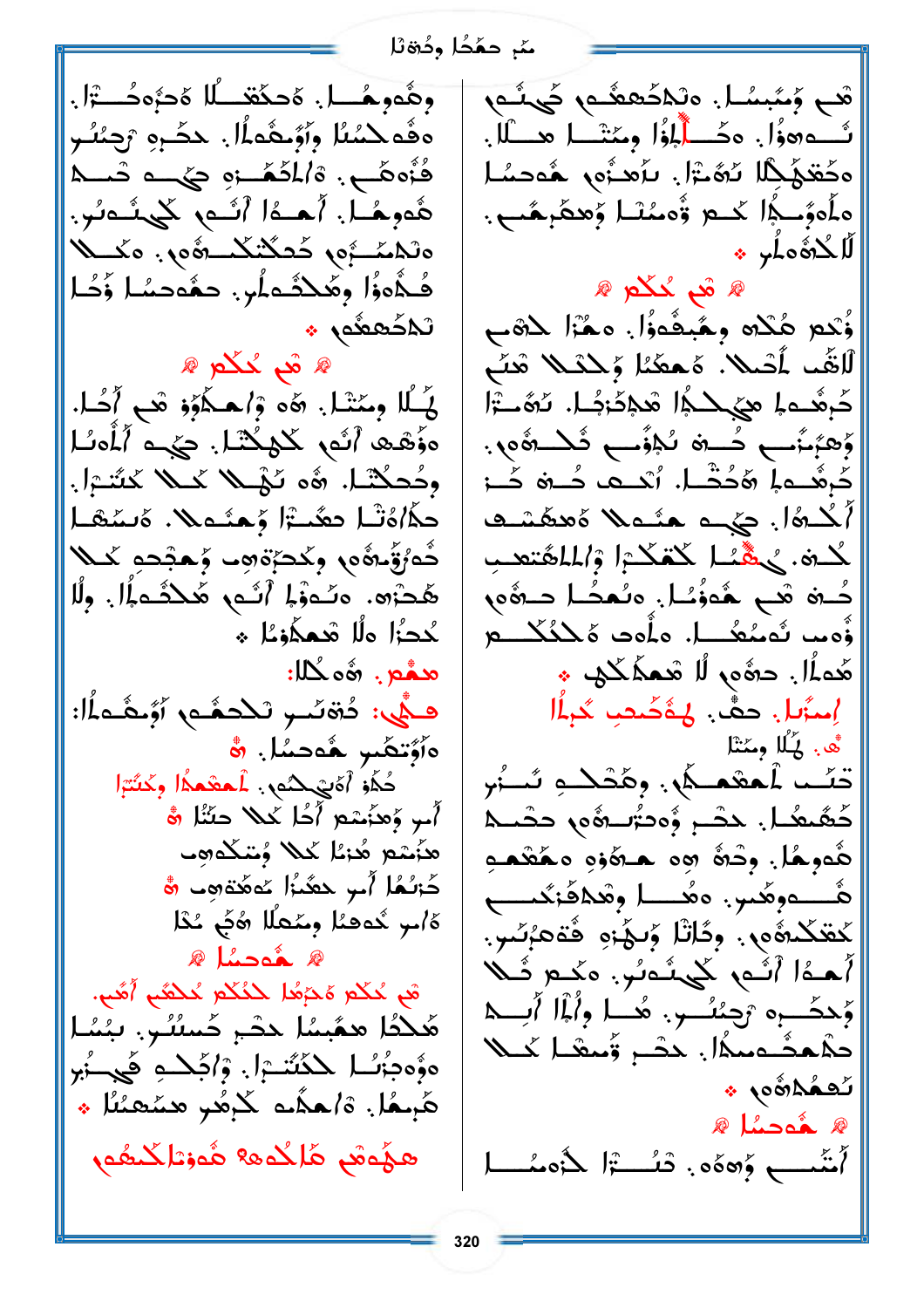مّم حمّكُل ودُة لْل

مَمْعًا لِحَدَّةِنَّسِ وِهَعْمَهِ إِوَّاسٍ مِكْرٍ لَمَحَمَّ ه محَدُّنُا وكُلُّنا ۾ *ه* حقّ کم هُنُم وُلْمُلاً *ه* هُل وٜـأُهۡم ثَـٰدوٰهٗٮ وُّٮنُا . ىٰذُڡ وِّٮنُا تُـانُا . ەُھمَـٰٓۥٓا وِنَـٰدۡبِ وَۡسُـٰا ٖ. كَاسْكَــٰبِ وِلَٰا لَّهُاهُ قُوعُ تَقْوَمِ . هُوصِمًا \* كىم آھۇە دۇھال آھىل. كۈچك لَاــــودُه وَ/حــــزُهُمْ. ثَلاَدُهغُــــو ثُكْرُهُم أُسُّبٍ. وُهِيُّ: هُبِ مَتْلَـٰا وأحلًا. هُءَحِسًا كُرِ \* حذُوْدًا أُحَرُّوهُمْا حكَّرُوها هُـُوهُم وأَحكُـزًا. أَحَـزُا هُـزَـُـا حَهَّـدَّــولَهِ. لْحُدّْقَالَ وِهَٰنُده هُم لِكُهُلٍّ. هُدَسُلُّهُ 2 Lisca 2 حــةه تْبُلُـا وقْدْلَمْحَمَــى. شَلْعَه وُبِمُحِـدٍ دُونُـدِ)ْلِ. وُبِـمُرْشُـمٍ دُحــٰٓرَا وهَدْكُمْ شُمْ هُٰٓئِنَا ۖ كَكُفْتُوا وُحُكُوب ـمُّەحسُل كُــر \* ه هُوهُا هُرهُما وكُلُّا ه ه حقّ حفّ بعد الله عليه الله عليه الله لأدهنُـه)ْ وهُسُلا سُـهمُو . هُـم هُو ىُكْتُمُدًا. كَامَةً كَتْمَدُّا وَوُسَّسُدًا. حڭڭـــە ۆ/ۈڭـــا. ھگىگى*نّــ*ى ڭـــو مِمَنُنَا. وهَيِّب وَّمِيڤِما. أَحَمُّا أَنَّم لِمُشْهَهُمُلَ. وِكُمْ هُبَّتُهُسْ \* R Lisai R دَّنُـــُو وه هَٰــدْشَــا هِهَنْنُــا. وِــُــوه هُه حَكَمُمُّا . ۖ حَدَمُتَنُمُا ۚ مُتَثَمَّاً . حَزَه مُحا ەڭدەھگىل. ەَجېقىگى ھُجەمُلَ وَرَجِبُنَال.

هُـُلّا. وكَتُنْـْمَلْ. وهُجكْـة حْخَـْبِلْر هُكْدًا هُنسعُنُا. حَمُّوجِسْهِ وُنَّـب هَم وَّەهُـا ەهُـْسَـا هُـْـدَّا ەَمھُـــم لْحَمَّتْ!. ەھُىعَّى خَەنْلُك كَتَّتْرَا مَع کے مقصوم اتّے میں میں م كُم هنَّشع هُتمًا ﴾ 2 Lisan 2 هُوصُلِ لِهُو هُـُلا. وْاهُــز هُــزَى كُهكَــزْلُمْهِ . وِثْــهُ وُ/ثَــهُ فَيْهِــزَبِ ەھْــدَّا ۋەنب مَنْــا. لَا أُوْقْـــە و كَعِنْــهِ لا وِتْعِيثُكْـــكِمْ الْمَأْفِسْــكِمْ ەلمُحقَّدِ هُومًا. وەُو بُسْا حْكُكْم & حُدَّمُّاْ وِهُن مُدَعَّف *&* هُزئا وُسْعِدكُم مَكَبُوَّمٍ. لِكُوْسُرِ أَبُّسٍ كُسُلاً قَاتَلَا جَزًّا وَلِلْأَوْلِ. دهُب هُكُدُماْل وِلْل هُمَكَّوْمُل حُصْ هَٰبُتِمُبْ \* رْجِدًا وِدْهِتْا وُهْهِ هُـماًا حِنْـمِعْرُه وُهنُه لا . هُمعُكَلا ۞ووُّا وَهمُقَهْتُمُٱلْ الْمِهِمْ أَهْبِتْسِهْ: مِبْقِيْسِهِ وِكْسِبِلَمْ حثَبُنِ سُمِعُ هنُسًا خَمْسُمِيلاً . ەُمىزىمىەِ ھُـلُا وِتْىتَرْمىۋە ، ەَحْھَكْمِ  $\bullet$   $\chi$ ূ $\circ$ تسبُّوبِ كَعْسِ دُةِتَا وُحِجْحِهِ حَـٰ; أَخْذَهَا. هَـُـو نَجْفُعِهُمْ هُـا وُالْمَا أُبِهِ حَقَّوْصُبُو وَّذُا: أَمَّتَح وَحَقِّصَهِ أَه أَدُهَّتَــم وُهمٍّــزهِ هُنَــم. دُـــو مُبْ**مُ**تر \* همَّسُا وُٱعكَّىرِ هُٰذَا وِثَّـهِ هَٰذَا هَٰذُكَا وِثَاقَالَا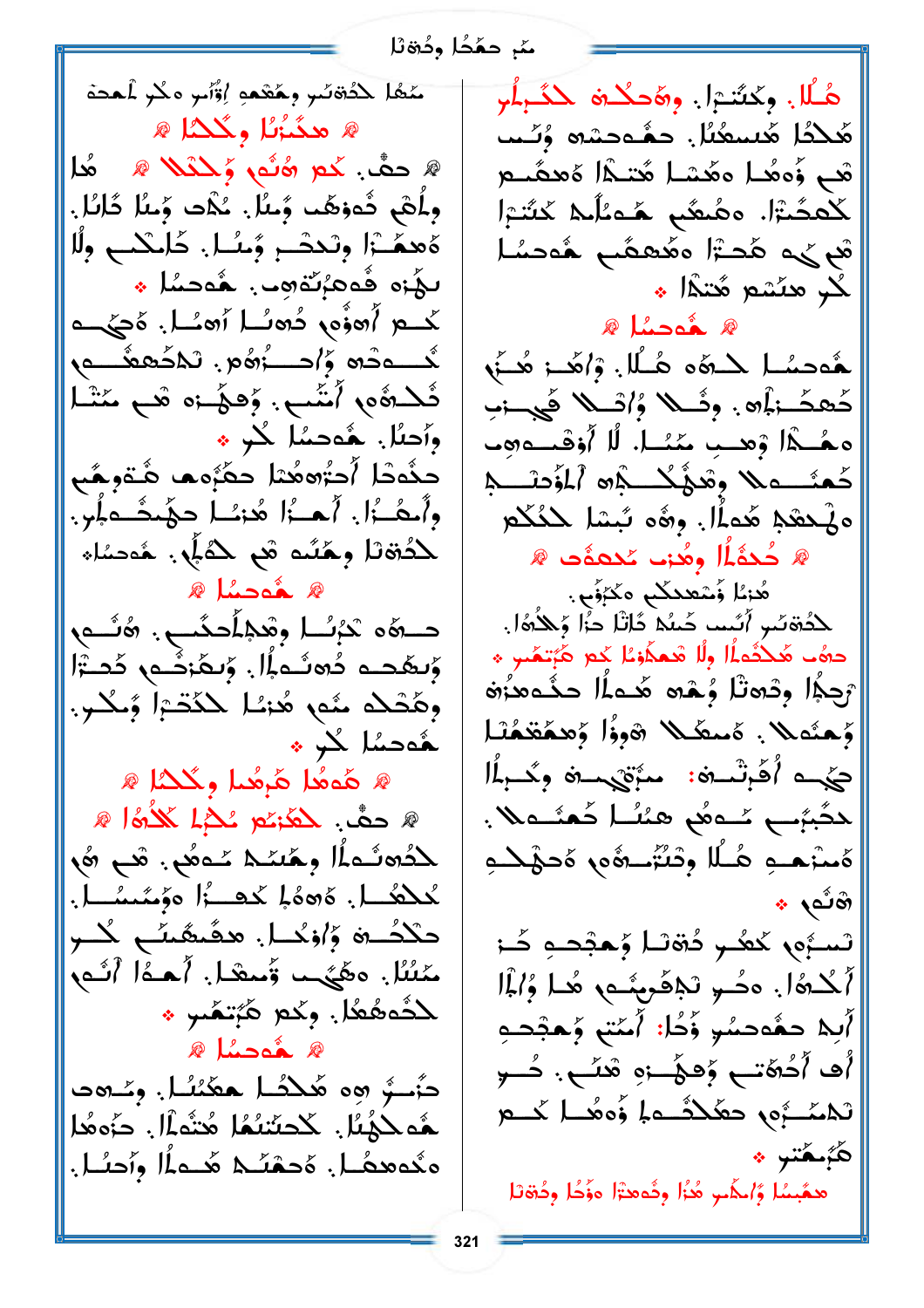مَّدٍ حَمَّحُا وِدُةَ لَا

ادِهُ أَمَّعَكَمَ بِمَكْتُمُ الْهُنَّةُ وَالْهُمْ مَنْ أَهُدَ ىلە . وتىرەۋا ئەئىل أَمنُا وُوڤىل. ەأْسُل وهُكُسِبٍ. ەْھڤىل ەڭھُسىم. ە/ۡمَلَا وِلَا ؤُهُڡ. ە/ۡمَلَا وِلَا نَـُوۡ، ە/ۡمَلَا ولًا عُنْدَد مِتَّةً إِنْ \* إِسْتَمَالٍ. حقَّ أَحِبًا وَبِي هَ أَحْكَمُكَا حةً. حَزْمَتُو وه همَّمْسًا وُحفُكُوه. هُىعُى شُلْأُهُمْ كُنُتْرَا أَهلُا وَجِ أَلْمَكْنَا لَحْقَـٰهِ كَتَلَا وْمعكُمْ مَتْنَا مَّتِبُّالٍ. حَيْثُمُكُمْ حَصْبًا هُودُنُــا. هِيْــَـولَا وأُوْحُــا حمّمْــْرَو هُؤُے كُلّهِ . كَسْنُمر تَحجَهِ هَٰبِعُمُـا وَّاجُا لِكَعْماًا. وصِّنُكُمْ هِهَّتْلَا أَضُالُ 1، مَمَّا حَسَر مُعَكَّدَه . ه/ مُحَمَّلًا هُده حِفُوَٰٓئِلٌ. وَيَحۡرَى كَيۡلاً هُوَ كُلُوۡلُ ﴾ َ كَمُسَــدُ تَهوَّــدٍ هِوْءٍ شَــوقُوْلٍ. هَ كَتَكَكَّسَاوُهَا ۖ شُـهِ مَثَوْمِ إِلَّا ۖ وَلَاحِــزُم تەكى ئەخلۇئىل. ەڭلىھئىھ }ۆل هِهُا إِذْأَا. حَمْدَهُــــــهِ لِلْـهِ هِهُـــــا أمعكم وهاب لائت هده مصلح تَرِبُمُنُـا لِكَثَمَـمْـا تَـهكَــدٍ فَـُوهُنُـا. يُدعلُ لِكَعْدِيدٍ ودُونُداً لِلْهُوْوِي. هُكْبُهُم أُف هُكْثُم}ًا. دَزْههُا وَصُا كَعْمَدُانَا } مَنْكُرُه مِنْ الْمَنْعَمَةِ مِنْ الْمَسْتَمَرَّةِ مِنْ الْمَسْتَمَرَّةِ } [الرَّحْمَ إمبَّائل حفَّ. لمُوكِّمت أُفَّئِهِ ﴾ حةً . أَتَسب هُزِيْلِ حَكَتَةٍا وَيَحْدٍ. وِأَجَحْد في أو العدَّس م كمرهُ من أَه تعُما أَوْفَ كَعَمْتُشُتُ كَتَبْتُلُمْ الْمُتَبَدَأَ أَهِيٍّ: أَنُّمٍ هُم مِّتْلِ لِمُتَمَّلِ لَكِتَنَا وِلًا مْدْمَحْكُم \* هُروُهُا. حقَّ. كَكَمٍ هَكْمًا حقٍّ. حَبْسٌ وه همَّسُل مِنْعَةٍ. شَعْرِ |وُهِ دَٰرُنَا ۖ وِذَٰرَاتِهِ ۖ وَوَٰحِمَدُوهِ ۖ مِنَه هَدهَهُدهُ المِمَهِد للهُومِ. هُنَّهِ َكَحُوْمَا الْعَمَا وُم وَّوْيُ وَ، وَهُم هَكَلَاتِهِ هكَكَـــا. أُف قَــــم تَّوَفَـــا وَّت هُه لِكُهُلُهُ . وَلَمْ هُكُمْهِي كَلِهِ . لِكُمْ هُم كُنْزَا. وِلْلُّفُو مُحْدَرُه عَلَيْكُمْ فُهمْده . هضَ لِمُـد نُهوُّنْـا. هؤُهمُنْـا تَعْدِمَنُـــع كَذِّمـــد تَعب دُه نُـــه اُمّ  $\mathbf{r}$ وُهْبُ وَقِيْهَا وِدُهْنَا. هُمْ وَقِيْحَةُهِ وَّتَـَـُــد نُــدەووا. لَا متهب دوُّەتْـــا وتَحكُّے، لَّامُصَّـا وِحُــالًا مَحكِمُ ودُهِئل. كَعَبُمِ أَجُل. هَكْمًا عَكَبُهِ. حُالًا معُنْدًا. معُنْدًا لِمُؤْمِنًا. وأَمْدُهَا هْلُؤُسْتِ . كَتْݣُلْ هُرِجْسِي هُومِهْلْ. وَلَمْلًا مُؤْمَنًا. كَعِدَةَ تَعْدَلَ \* أَخُصِهُماً احتَنِصْلِ. وأُحِسْرُوه هُكِسُمَا وەَ مِعْنُدِمَاْلِ وَيُوسِمِي مِنْدِ مِنْ مِنْدَهُ مِنْ كْلُوْكُل. كُرْهُدما عْعُلْ وُهِـلْلْ هُـدْهِدُلْ. حكَنِهِ وْسَكْكُلْ. حَنْهُ كَتُبُهُلْ. فَنَصْه ئَقْمُـٰۃُا. مٓے ھُؤُبُـا. ہ۞ا بُـٰٓءَ ب مُوهُا. هِدُسُا وِوُودُتُوهُو. وَهِعَمَّا مُتْبَعِ حَذَّاؤُتْمُّەرِ \* أَوْهَا وتَسْوَدْا دُوسًا. أُمنُسا وُبِيْ-: تَعْلَـٰـٰٓءُ۞ وِقَدْمَـٰكَـٰدِ۞. ۞ وَصَـٰٰكُ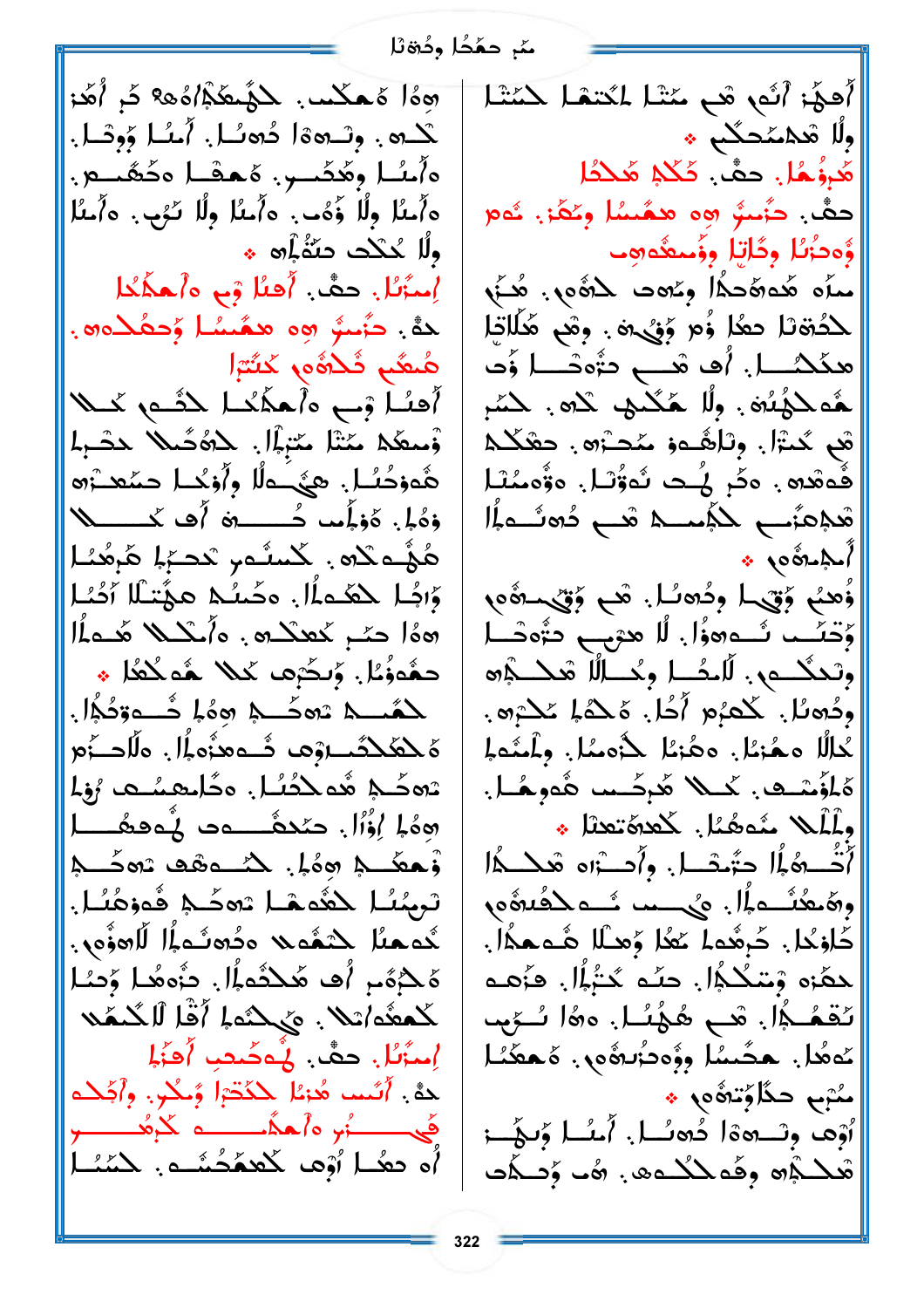مّر حمّكُل ودُة نْلا

ھَٰٓڵۮٞ؎ؠؙؙٲٳٵٖٞٮؠ؋ۿٞ؎ۉۅؙؚۻ؞ۏٞڛڴڡ ۇھەّە أَسْلَمْ وُمِكُو قىم كىم قَضًا. ھەم لِهُ هُو وُسِعْهَا أَفَّ هَٰٓئُكُمْ شَدْ هُكْثُماْ \* همُسُا وُٱلظُنِ هُٰذَا وِقُوهِ ۖ وَّذَا وَخُوَّلَ . مَطَا كَدُة مَن وَحَقَقَه أَوَّاسِ مَكَنَّ الْعَدَةِ & هَٰوهُا وُلمْوْمٍ وِكُلْهُا *ه*ِ & حقٌّ. كَلا تَمَّكُمْ كَسْعِ & هَنْكُمْ هُزَيْهِ يَحْمِ هُوهْهِ وأَهْدِ. وُهنَّو لَكِنَّه أَهلُنَا وُبْعُثُما أَرْهُوهُ وَ أَمْدَمٍ. ولَقُوم شَم مُطْعُلَ. هـزُوم أهكْسُـــــوم . هُاسُـــا وِدُهشـــه الم ەأَكْتُمُسومِت لاَكْتُخْسُوْ. وتْرەۋا سَكْفُءُوبَ دُوسًا حَدْمَعْتُمَـدْو. هنَّو هؤا هُوهُما وكُعِفْ هِ هؤا لَّاهِ وَّى وَهُومَا الْمُلْعِ هُوَ وَوَصِيعًا. هُههُشَــا هِهُا. كَنْهَـــأَا وتَعَمَّـــو تكسى فحكست مُحمسًا مُلْتَسا ودُه يُدءُلُّ مَكْنَدًا هُنْدَمُلْ وَوُحِيَّرُه ەلكىمە. ەلمىڭ ھەڭگىل ھە ۋەلىكى أُوُم. دَٰٓنَـــوُ وہ مَعْـَــُنَــا مَكَــُــلا لمَشْهُدُوهِ وَمَعْ مَعْدَلِهِ مَعْدَلِهِ لِهُومٍ. ﴿ حَمَوهُا وِقَدِيمَهُ وَ ﴾ عُنْسِيْهِ وَوَا وُمَّسِ كُحِبْرَهِ وَأَهْبَ كَلُّهِ. سِلُّفَ هَكْتُفُو هُ أَهْلَهِ إِنَّا. لَىٰ: اُدْتِسُـٰٓ\$ِي وِهُـٰٓ;َـُـا دَفَّدَتَّےَٰٓكِ مِي . هُ الْمَنَعَــهِ وَهُو هَنْدَهْا وأَسْعَةُ مَسْلًا . أَبَأَه وِلْكُنْذُهُــــــــهِ هُلْــــــــه . أُمـــــــــــو وِهْدِفَعَعُل. كُنْلُا رَبِي وُحِبًا. رَجِّكَت كَانُلُ

وْأَلَمْ أَهُمْ حُمْنُوهُمْ. هُنْسُمْ لَهُ هُمْ هأَوْهُكِ فِي حَكِمِيهِ وَالْمُؤْمِنَ أَوْلَحُكُمْ وَمَنْتَسَلَّ لْمَعْتَدًا وِدُهْ. هُهِفَرِ هُلْكُمْ لهُمْ أَحْدوه . مأود أَلَمْ كَرِهُـد قديم أن ةهتشب م معَكْشَمْ . ு அப்µீவும் المصنَّفة بِمُمْسَمِ الْمَسْكِينَ حكْدُهَ وِأَوْحُل كَبِ تُمْمُعُل! هنْݣُف هُدءاُا أُمر أُوْثُدْلاً. ثُم هُــْهُــلا تُــه حؤْءِ وهُــا وَّحُــا. هُـمْ حَـــم هَـَـدْتَــا هَ دَهُبًم حَدَّاً. أَه وَيُّبَا 16 كَهَــم هَدْتَا. لْمَنْزَا لَحْرِ هُنِ كَمِلاً كَعَنْتِهِ وأُوُم. ٥أَمْنُبِهِ حَجَّىثُمْلِهِ \* *® حُذُّه أُأ وهُ*ن *حُدهُ*ّه *@* ِ كَدُة *نُـبِ أَنْ*ـب كَـبُمْ دَّاتْا جُرْا وَ كُـُهُا. دهُب هَٰكُذُه أَا وَلَا شَعَكَوْنَا خَمَ كَبَّتَعْسِ كَةِ أَكْتُوا فِي حُبا لِلْكَتْبَوْوِت ەْھەكدە ئىزە . رېڭىكو ئەەۋا ھەۋا َلْأَكُلُّمْ مْمِ نَجْنُنَا. مِفْسَّمَّى كُلِّر وِمُعَنَّهَا لَهُمْ هَقَيْتُهَا وَأَهْزَا أَنَّهَا حمَّتْا مَّتزِيَّالْ ثَنِيمْ هَٰلِأَدْءِيَّالِ. مِنْلَاف أُه ذَكِّرُبَا وِهَٰىكُوْهِ هُوْدًا أَحْدُا أَكُمٍّ. كْنْتْبْدّْا هْجْيْلْهْ أْلْمْ وْكُمْ هَٰزّْتْهَا \* ەسكە ھَيىغا ەھْمجەل ھَىمَّا ھ وكبلا أُوْكِيلَ أُهجَبِ أَنْسَى كُبْعِ هَبْتُمُسِرٍ هُــا وِٱلْمَا أَبِــٰهِ. هَٰمَـكُــُّف وهَعهُــــمر حيْــــم صَــــم هُـموهــٰـل هَبُمُلَــــم. هَعْـــم أَنُـــه صَـــم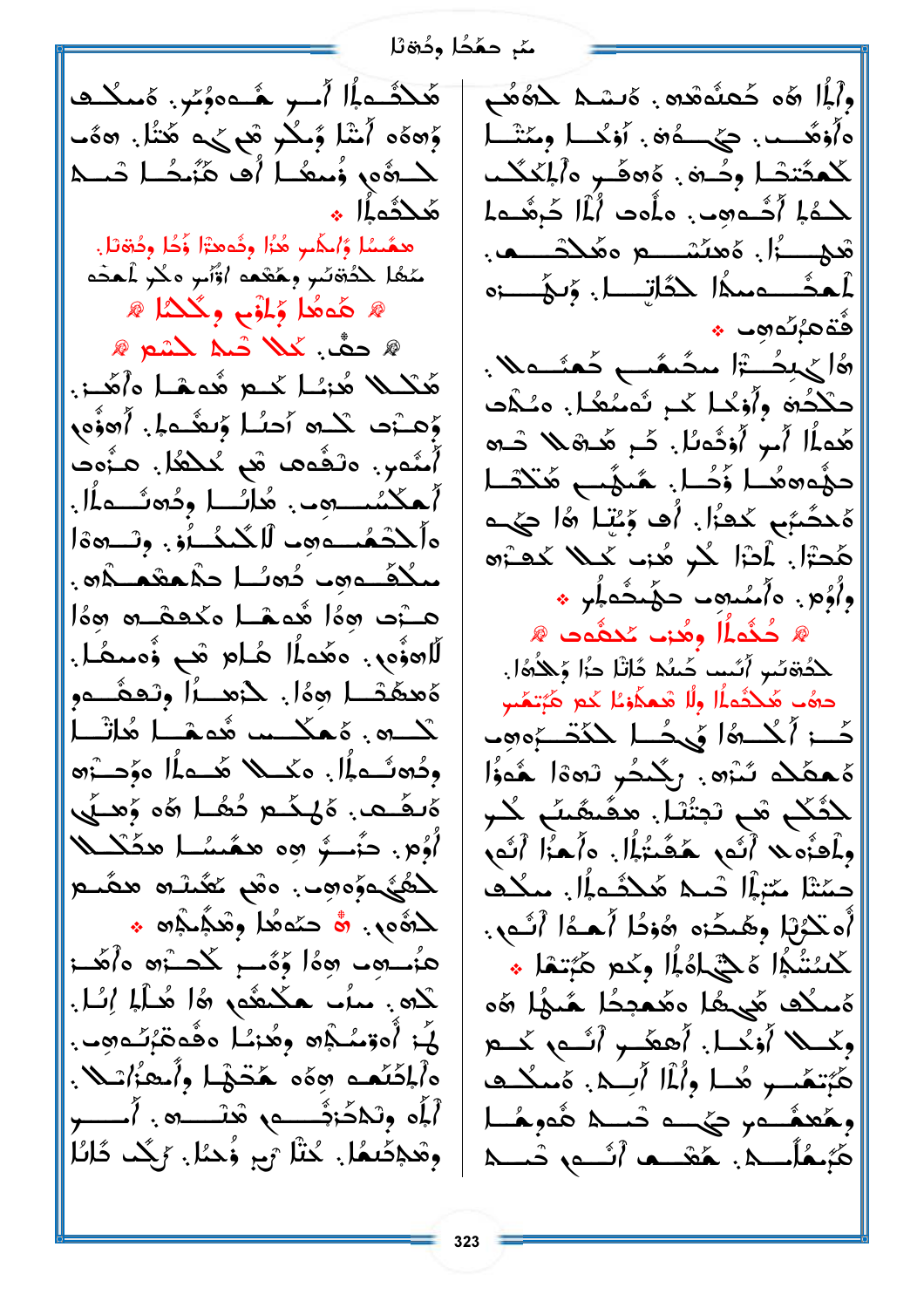مّر حمّكُل ودُة نْل

حَنْمُسَـــمْ وَسَـــمِ لْلُؤُمْ هُــــمِ كَـْفَـــزَّا. يكسش مقاسية مقسد المكترر لْمَحَّـــەمىدُىن. ەَحكَبِلُــــەت ھُائـــا وِلُوِهُـــودُاً. وِتــــــــــه أَ كُــــــــو تَـنُـــزُا ھەّحىُـــا. ەۆھكـــز قَـــەھۇئىر. عكروه بالجميز بك سوسلوني للكندوما وُسعَملو، كتب هُندأبر فأهلُمسوم. ه/ٌمحكُمسوم كحرم وِحْتَمُعْصَلَ. ٥ﻛُﺒﻤﻜؙٮﻮﺕ ﻛَﺮِﻣُﻠﻮﻣْﺐ ۇھلو ھ وُهدُّــــــٓ;ا ونُــــــــه مه أَوُعكُــــــا. ەھَكْسَارْف وْٱحْدُوت كْتَعْسُدُا. وأليه المسم حدَّمعهُـــا وُجَهــــدًا. هِ ٱلْمَكْلُمِينَ الْإِثْرَا وَعِكْلُنُبٍ . ۞ مَنْــٰءَبِ كَسِيلًا وَذَهَبِ مِنْ زُودُ أَنْ . . وَوْقِيَ وحْتْنْنْسَـــة . وُهــــبُو ولِيُـحْـــه حُـــة ەھَلامُساۋە ھُھْسە أُف مُنْسَوُب. وأَحَطُا اؤْالُ هُمكُمحُكُم \* هأَمعهُما لمُوت وِهُبْعِ وَهُوَ الْأَمْسِ. أَفْ عُدْهُوتْ وِهُتْبِلا شُووُدُمُ وَالْمَلَاءِ. ۞ كُدْمٍ أَهُـا وِدُهقهْـا. هَيْ أَبِ ەأھنَّىب لمُعشَّــەمماً). وكعــــأەر . مِمَّتِبِ ـ وَهُ مِنْ مِنْسِمِ حَمَّــ عَصْمَةَ مِ وِهَّزْوَا ۖ كَدْتَنُرُهُو ۖ وَ لَاوْكُمْ ۖ وِهُوَ كَدُمُّا ۖ وَ هُا للصَّبَّـــم تُدمُـــا حمَّلاَثُـــملًا. هڤدهَهُمهَ حؤٌةتْ وفُذُهوَ \* ِمَكُنفَ لَكُو وَقَامٍ كَمْ أَيْضًا). وِؤُهْننا هُّومُا كِتْبِ كُنْتُه وَهُلَ أَآتَــْ مَ هِهُا حِمُّلًا وِتْتَرَهِ. ثُم عَذَا جَهْدًا

كَسِيُمُ اهْمَا وَأَهَدَ. هُزْمًا تَــْمَةَ الْمَحْمَمِ ؤَهُـا. هُمْرَحَٰنُـا حَرِّهُـا حَقَّه كَعُـا دَّىبِ مَكْشًا حْكَمُّا مْكْمَكْتُدِ، ەھَــَزٖوْ أَنُــە مِ كَـعَـُكَعُــا ِ. ەَـعقِــت ەڭلەئىس ھىبا ۋىئىئىل دۇمۇر ھە هُزْمًا وَلِمُتَعْمَدِهِ مَيْ وَأَحْلَمُومَ لِّذْوَيْتُمْ مِطْيُرَةٌ ۞ . الْمُعْكُمُ مِعْقَ*مُ* هُروُهُا. حفَّ. أَلْمَٰؤُكُمْ وَهُو حةً. حَنُسٍ وُلِكُمْ هُـٰهِ أَا سَكْفُبٍ. ەأُقِيَّ لَلْوُم كَفَرْمَتْهَا وۡهُ؎ٖ ۞ه ٱلۡكُمُنُـٰلِ. ىصُنُـٰل هَعُـٰلَاصُـٰلَ وِٱمعنُاسًا . حَدَّبُنَا وَمِعْمَلَا هِءَا. شَع مِّثْلِ هُكُم وِأَحِلًا. هَٰذَا كَحْزَه هِأَهُدَ تمسع في الله المن الأوادُةُ وي ەڭگەت ھەرەھەرەت ۆدئەبال. ەنگخ ثَلادُه وفُتَحَبُّدُوب. وأَبِي حُدْا أَبِيد لَاه تحكَّس وأبي هُتَّف أُبِيه لَدْه ثعجفُر \* هُهِمُا هُو جُدَ أُهُدوبِ حَنْبٍ هِوَا ەُھلُمْ: ھُم مُتْلُ. ەَحُصْهُ وَوَٰهُ گُلُدُه كَعْلَ. أُسِرٍ تُعْدَهُمْ وِتَحِتُّمْاً. أَوُّتِهْمْ ەأَوٌتْتُمَجُّا. ݣَاوُمْشُمْلُو أَكْبِ 2009. وأَوْقُبْ وَحَدَّةٍ هُمْ مَثَلًا. وَكَلَّكُمْ هِوَٰا إِنَّــم وِهُــأَمِ حَزْهِ حَــدٍّهِ . حَزَّـــوٌ وهِ هِ وڭگَــز ھُزْتَـھُــدەِت. ھُوْئُــا مِلَّھُــحِ  $\cdot \Delta$ loj إمبَّرُلا حقٌّ. هُوم فَوحَكُومَ هةُ. هُنِ وَأَكْلُهِ أَهْمُكَ كَهُوصُمُلُ. وأرهَدِ كُر حُوصًا حفَّوفِهُنَّا -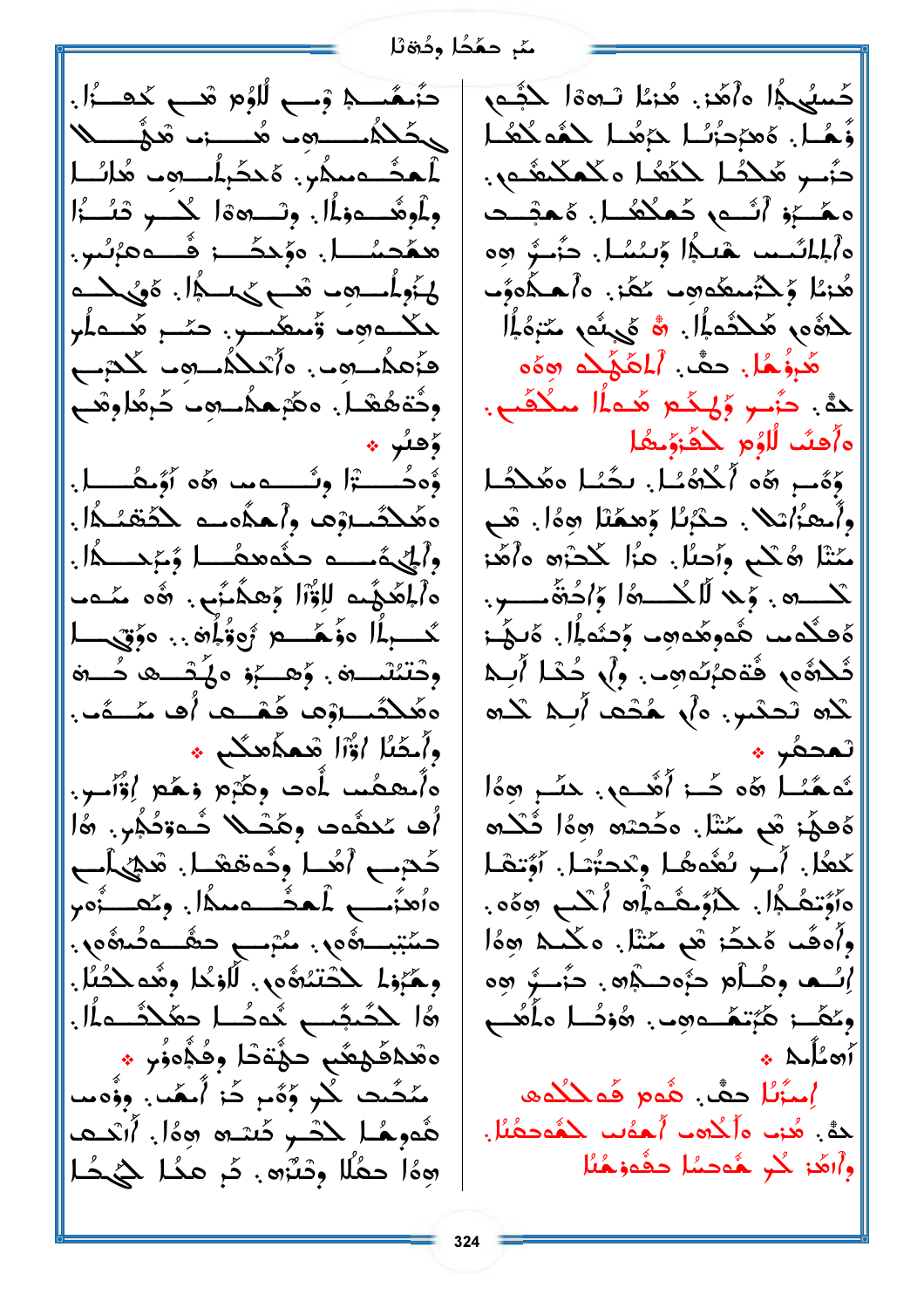مّر حمّكُل ودُة نْل

كَـٰݣُوۡ أُسِـرٖ وِأَسْـٰكُاهِ هِـٰ. حَعُـٰا تَمْـٰلا لْمَبْكُو نُووُّل لِمَعْدُمِ حُمحُمْتِل. فَيْءَ ٥ وُهِمُسُلَّ وَهُمْهُ هَدَيْهِا فَيَتَمَرْهُمْ \* أبْ وَأَكْسَا أَمْسَى كَضَرْفَه وٱوْهَكِكَالِ. حاوَّٱلْ هَرِهُمْا وَحَرَّا هِنَسْعِر لْكَنُتْرَا. دهُا ثَلمْ تَمْتَعُفُو أَنْكُمْ وِّـمثِـدے كَعمَّــٰا. وِقُــْتَ وَلَّــُمَا وُحسٌم دُةتْلْ مِلْكُمْةُهِ ﴾ لْ كَهِنُعِ وَحِمًا. وَحَنَّـم مُنَّـمٍيَّةٍ وِسُـٰدِكُمْ) . ىــەقق كتنىـُـدەوب قىمــال. هُهنُــا مـــزُبُّا وَوُّومُنْنْــا. حَعُــا كَـــــــا لْكَلَمُوْ. وِهُما وِحُرْهُمْهُما أَحْدَهُمْ. ولَححْدوه حَتَّتْ وَأَسْتَوْ حَتْسًا  $\rightarrow \infty$  o or  $\hat{\mathfrak{s}}$ ﴾ هَىعُـا فَعُـمُـا. دُنِـسُـا وِهَٰـُـا هُوِكُتْ. شَكْلُكُمُ صُـْرُهَتْ. لِمُتَوْسًا ەقَـَـاۋَا كَــرِ هُــكَمب. دەخُــا تَــــ<ِ تْبْلَىنْتُمْمْ. أَنْكُمْ وُحْتُرِه خُعْفُسُلْ. حَنْسِرِ فَي آهِ هُوِيْمِيهِ هُلْبٍ مَثْسًا ەقداڭھىگىم \* & حُثَماً | وهُنِ أَعْنَ*مِ &* هُنِّهِ ٱلمُؤْسِعِدِكُمِ حُرِيْكُمُ! وِحُوَّتَا دَٰاتِا ضَكْمَلِشُم مُحَكُمُلِشُم مَعْلَمَ \$ مَكْتُتَبِع دْرْهِ فِي الْمِرْوَهُمَا ٱلْمُتَّهِمَـدٍ. حَكَمَـدَوْا هُوهُـــا ٱلْمُضَـــزه . وحُحدُه كُـــولُما أَلِّي بِحَـــ;ه . حعَجَّــدَ أَلا أَلمَٰوَهُ وَجَهِــد . حَنَّحفٌ \_\_ه/ُا لِمُ \_\_\_\_ لْلهَكْعـــــــه . ەئھڤُــەھِ كَعمَّسُــا مُــ;ھُەب. ەھَكْت تَشَكْلُهُم أُەقسُلَاھ. ەَنْگَزە ثَلِهُُم فُوعزُنُونِ \* يَّ هَدَّ أَبْلَ وَحَسَّمَ مَ شَمْعُهِ أَبْلَ أَحَـٰ مَ هَٰٓدۡكَـٰا. وۡۡلـَّزۡى ۖ كَدۡعُـٰٓٓٓٓٓٓہٰٓ ۖ دَنَاتُـٰہِ ۖ ۖ ەھْــەھدًا. أَوْحكْــا أُــــو وْھـــلا ئَفْسُدُهِ بِهِ وَأَسْسِرِ أَوْلَا تَمُسْدِمِد حعَّى دُولُه مِ هأهدُ مملأا الله عَهْنُتْدُ مِي. لمُكْسِمِيهُ وَالْمَحْسَنَةِ وَالْمَحْتَدَّسِيمَةٍ فِي الْمُحْسَنَةِ وَالْمُحَمَّدَةِ مِنْ مَحْسَنَة مأدهْڢهْ) هُتْوَـــب هْقْمُلُاَـــم، هُ مَوْسَسْمِهِ وُحِكْسِمٍ . كَمْتَوْسَسِينَ مِنْ مَسْتَوْرِهِ حُكْفَـا. هُوْحُـا حِكَــراًا هَكْـَــلا كَعْتُوهْمِا. مَنْتُ وَهِ لِأَشْمَعِ هُزْسًا وأَسْحِــدُّهر . مِمّثْــا أُسِـدُّهر خَــالِمُوْا وأمكمشُم \* هَنَسِد تَمْسِهِ عَهْدًا وِلْمَاهَنْدُهِ. ەتجلۇمۇسى دېتىللا دۇممەشىمى. تـــــ96 كُـــــد أُفّ كُـــد گُدوؤُنُـــا. ەكرېگەلمۇم آھُد ھُەدھُىُل. گىـتْل قدافَومِيَّىبٍ . هُهَّوْفَ لَا هِجَرِهَمَبٍ . ەھَلَلقِـــــل ھمُحصُــــــي . حصُّوحسُـــــل ەبْھُىفٌـــە ، ھُٽفھـــا ھۆە كَــــم حثُلُكُلِ. هُمكُفُمٍ هُّرْحه خُثُماً ﴾ إِسْتُمْلِ. حقَّ. أَه يُدهدُ وأحلًا هُ . ﴾ مُسْمًا هِشَمًا حة. هُوصُل كَعهُسُل وقْبٍ حُزِلِ وۡهُٮــر رَجُــل هُوسُــد . ه/ُهوۡف وُهجُلُــة كإوبُكل هَ حَمْدَ الصَّحْمَةُ الْمُسْتَمَارَ ﴾ نُـءوُّا حجُـاوُّا. حمَّتْـا حَجَجَــع لَّا أَوْحِكُمْ. هِقَىٰزْهُا وِمُنْهِهُما. حَكَمْ ِرْهِ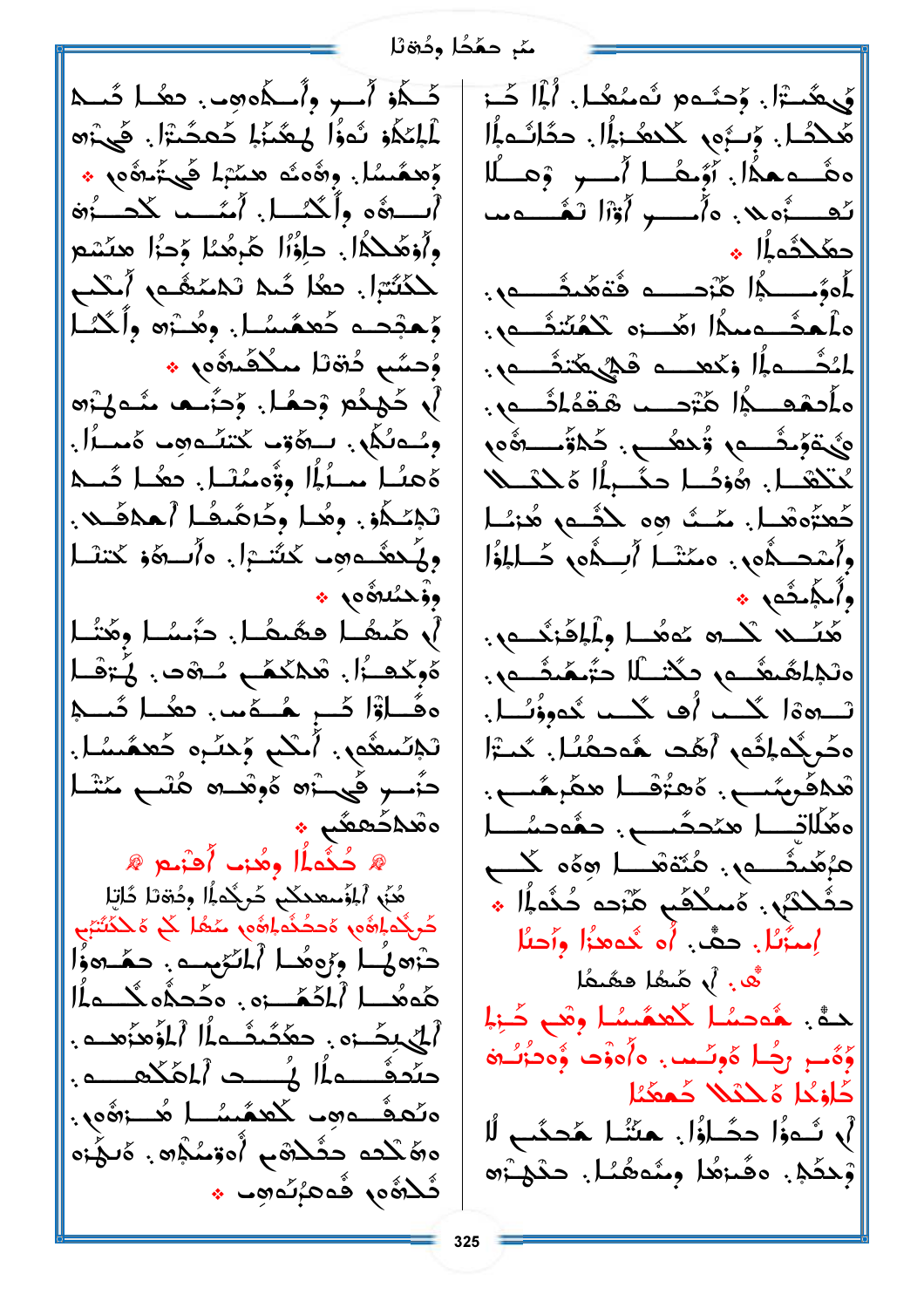مّر حمّكُل ودُة لْل

أَهْ وَّـــْـهَا دُةَوْلَــا بِهَــْ وَوُّا هِـمَّـنْدَ الْ كَعُـــرِ تَســرُّهر دُةتَــا حَفَكْـتَـــملُر. ۆشكىك ھ ثتقا وْٱللَّهِ. وۡلَاهِـنُوۡم لَّاهِـدَّـهِ مِدۡلَّا. دَ<sub>أ</sub>ْوَدُوْ كَتَّبُسْ. تَعَكَّلُؤُو حَثَنَّفُسْ. ۇشەدىك ھ دِثْتُهْــا وِوُّمعُمْــــو. هُـــدُوْ هُـــزم لْحُدْةَسُـرِ. هُـا وِهُنَّكِيْكُمْ دُقْسُـهَٰا ئُلاھى. ۆشقىكك ھ فَي أَا وِكَحِمْدِرٍ. هُنِّي حَكِفُ¦. لَا ھُــز، لَمَـدْــل حكْـــوهُ مِنْ مُنْــلْ. ۇشغىك م حقٍّ. حذُّه حَذَا عُجْمًا وُهِ هُذَا ﴿ بشط كلاُثُما للصَّبط مُتبكَّا. وكَبْهَب الأَجْتَفِ مِنْ الْمُسْمَدِ الْمُسْدَلِّينَ ەمئىبلە ئىس بىئى ئەسئىكە . Wمىشە هُ/هُنفُتُه شَم هُنفُـه لِلْهُ». هنُنهت لْكُلُّهِ ۚ فَيَـٰزَقَ هُوقَدَهَ ۚ وَاللَّهِ مَا وَمَنْتُـلَّا وَمَنْتُـلَّا یں اگریت لمُدُة ٱلْمَدَّرُوبِ وَحَدْدِدِ دُورٍ. تَعُمِيهِ فُزُوهَى. هُجْرًا هُزُنُرًا. أَنُنِي أَنُسِمٍ كَهِنْسَمْنُو. حِمْمَعُسَا وَّحُسَا وقَدَلِلَّمِ وَحَمَلَ مَنْ الْمَحَمَعُ وَمِنْ وَاللَّهُ وَالَّذَّاءِ وَالَّذَّاءِ وَالَّذَّاءِ وَالْ <sup>ى</sup>كم دَّاتْا ەَبُرْتقا وِزُمىغُەر \* مَعْنُمُا وَوُسْعِ إِنْقُا. هَٰكُمَا حَقَيْنُا هكُوْما وِمُغْلَقْط. مِنْسَمِعْهِ كَمِيلًا كَتْبُـــو وَتَـــك هُومُــل مَقْمــه وَفَسِقُومٍ كَلَّلًا هُرِجِسًا. وَأَلَّمَهُ! أَنَّفَ

حكْسُا وِكْحُـا مُنْنَى 500. حُتْحَتَـا أَفْ كُمْكُنْسْبًا. هُزُوْه أَنُّسُمْ كَسْلًا فَى تَسْتَوْمِ وَقْتَ وَمَوْمَ مِنْكُمْ وَمِنْ مِنْ مَنْ وَمِنْ مِنْ مِنْ حثُكْتُـــرُو. لَاحُـــــل مكْحـــرُا ۚ مؤُه مب هُومِمًا. مَمْ لِلْكُمُا هُنُواْ. وِكْلُو مُوصِمًا وَحِكْمٍ وَمَعَدُونٍ ﴾ **کا مُدوْدُ کا پ** ه حقٌّ. هَلْمُ أَهُ وَسَدًا \* لَمُوْكَلِ وَحَمَّكُمْ 16 هَدَّمَسَمٍ. هَمْمُقْصَم ِلْلْكَبِّتْقَلْ. وُلْلَثُوهِ لَكِلْفُلْكُمْ وُّومُنُواْ. ودُةِثا وكُلا هُرِجِسًا هُعِهُءَنٍ كَرِ لْحَمْلِرِ شَكْكُنِي لْأَوْهُا وَلِحْقَلًا . ەَحِنُّەووُّا أَكْتُوكَا كَعْدِ نَسْرُهِ \* حكْبِماْ وحُــودْرَا وحُـعمَّنْــا. هَحْنْـــــمْ قُومُكُما وطَلِّلٍ أَحْسَنُوا هُنْ ا حهُىثُـه أُبن حَدُّةتا وِحَمْعَـهُـهر كَـرِ هَمَّهِ ﴾ [الْمُجَمَّدُ مِصْرِحَ بِمُعَدَهِ . مِبْئِدَ  $\bullet$  A  $\bullet$   $\bullet$   $\bullet$   $\bullet$   $\bullet$   $\bullet$   $\bullet$ A Lisca A لِمَوَّىمُ! بِمَّآدِ مَكْتَكَبٍ. كَعْشَيْدا ؤَد شُــوهيْٓا. ۚ يُحتُــا كَـــرُّهُ دُرْوَسَــا كَعْتُرْسَا. ەُحْصَّرِ ٱلَّـٰمِ وُّەمْشَا. ەھْ١ هنْرِحَ لَكُمْ وَلَا هَكْ جَسْمَهُمْ ئے‰وُل: ہ/ُف کُلس اُلھے اُلگت وَكِذُلِهُمْ وَكَعِدَهُ مِنْ مَشْتَكَمَعَ ، وَوَدُّلَ: تَعْسُلُ: وَوَّسْعَدَكَ ، *ه* حقٌّ. أمُّا وضُمُّا *ه*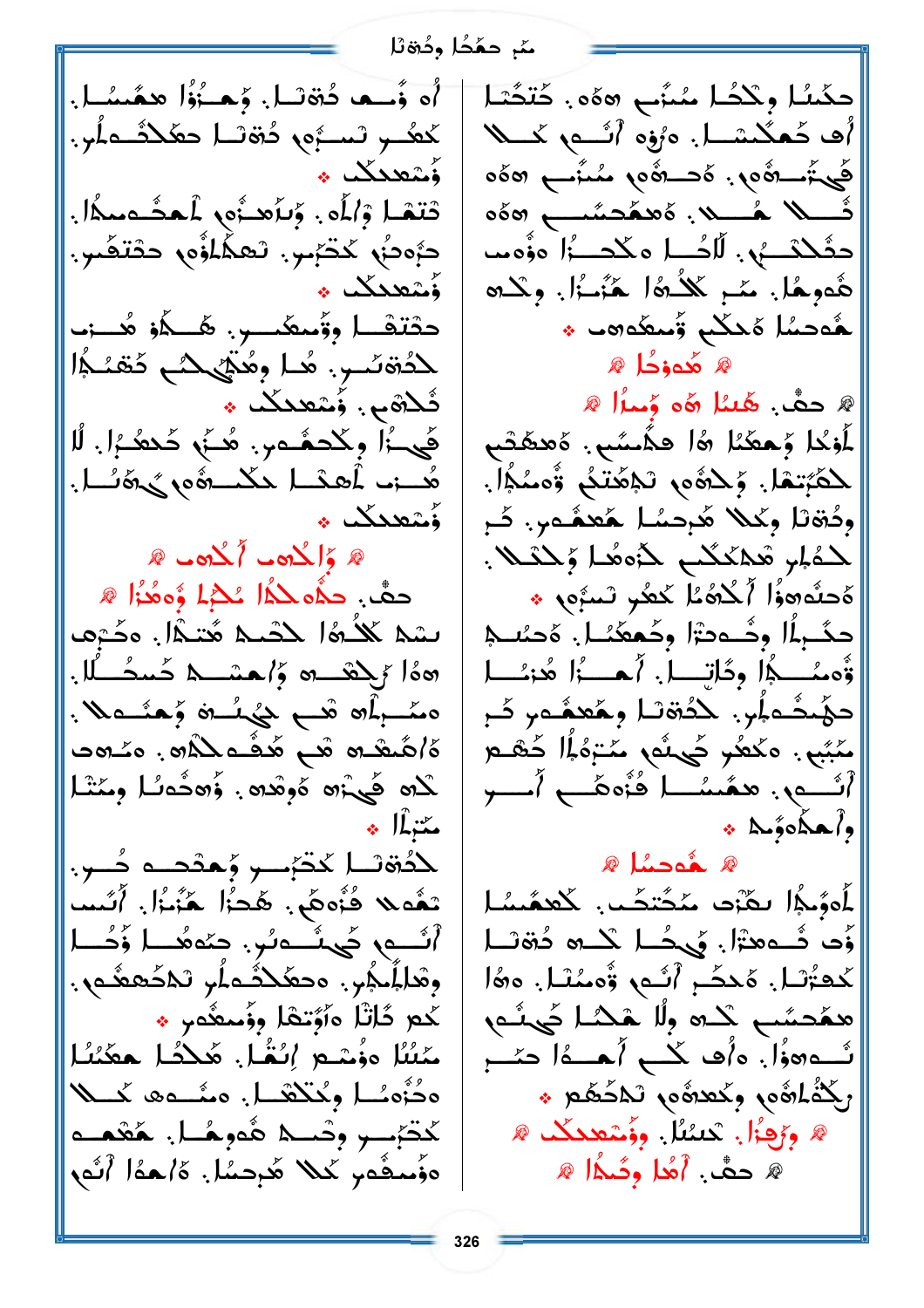مّم حمّصًا ودُةِ لْل

@ حقٍّ. أَ*لَ*هُ وَحَنُّمِيهُ @ أَسِمْ هُــزم حَتَّمعَكَسِـرٍ. هَبِ كَـهــزَّا حِكْكُمِــومِ لَلْوُو. وَكَلِكُمْــو مَكْكُمْــو أَكْتُعَكّْسِومَا أُسِرٍ أَكْتَدُّاً. هَجَّرْتُنَا يْمِنْ أَمِكْسِ هَ حَكْكُمْ. هُنْسًا أَكْتُهَا ﴿ وَاٰدَهُٰٓاْ إِسْكَا ﴾ أَبِيهِ هُــزَبٍ ۖ هُــزُوْلَ. وِيُــووُّل هؤُه مُـل همُعمَّم لُار هُم مُعتُّلَا. رَجُما وِٱهلاَهُم وَهفَا لَكُنْ هَدَاكُمْ يَهْدَ أَمكْسِ هَ لِمَنْكُسِ هُوَ الْمَسْلَمِ أَكْسَرُهُ ا وَادْهُمَاْ وَجِي \* هَٰـا وَيُحكُمُّـا. مِنْعمعُصُّا وِكَعـَرَّا ـأحكَــــم. هَــــم تَـنَـــب كَـــــكُبر. وِلَا أَمكْسِ هَ لِمَنْكُمْ. هُزَسًا أَكْمَهُ! وَادْهُمَاْ وُلَّى \* حكُسوتُه وأُحسُرُهُمْ. ووأُمعسُسْ هُوِدًاتِهِ لِمَحْقَّدِهِ . أَحَسَنُوا وأَنْسَسَ َكْتَعْشُجُا وِكْتَـْءَا وُمِكْـرٍ. مَحَادُــا يْ أَسْكُسِ هَ حَكْكُمْ. هُٰزَيْنَا أَيْحُدُهُ وَاخْدَهُ أَا وَكُمْ \* & وهُكُسه كَتْبُرُه مِن & ه حقّ حبّ رُو اُ ه دُةتل وهُعهُــــمر. أهمُلْــُـــمْ حدٌـــزِـمُلْـــم وُاوْكُنْسَا. حَكَـٰبِمَاْ وِحُـُـٰهِۖدْرَا وِحُـٰهِكَنُسَا ىكُەئە كُر: ھُەھسُا كُر ﴾ حَــْهُ٥ نْدُبُـُـلْ. وِـُـُـكُمَّدَ أَبَــكُ وَلَمُؤَهَّرٍ هَّتْدُمَّا. مُّـــم كَكَّدِّبـــو دُةتــا حهُخُملُو وِتَعثُمِ ۚ كُو: هُءَحِسُلَ \*

هُنَّى وِحُقَدُكُما وِنُوهُوْا لَمْالَسُنُمِي \* هُــا وِهُنْــا هُنْــا حَوْهُــا. مْدَلْتُــم ثَلَكْتَرُبِ عَــَٰزَمَ شَعَّـَـا مِنُنَـلُـدًا. مُنَهِ كَلا فَيْ أَ هَنْقَهُمْ!. وِكَذَّبِس وُحقَّده كَلا هُدَّسْ, ه/ُحَدًّا أَنَّم وِتَعِنُّهِ . حَنُبْطُ هِ قَالَمِكُمْ هُزْمًا \* مغكا شمكتب حقٍّ. هُه وهُم شَى شَيْءُ هُتِّمَّا هُا وِلَمْعَ ثَدَوْهُم وُمِلًا. دَىٰذُك وُمُلًا وِكْلْعُدَا. مْكَاكْبِ كَعِقِدَا لْلْأَعْمَنْزَيْلَ. منُهِ هُذِ كَلًّا هِقَتْكُمْ فَيٰ أُسِي. أحسب المحشوما وقنوه وسمو لمُكْم مُلْعُبِ \* هُا وِوَّىُلْا هْدْكْسُعْ. ۞ حُكْمَ حَدُّمَّت كَتْݣَارْ. مىللُو تْسَلّْقْ حَضْيْ وُسْلِّ. دُةَتَا وِؤُسِعْهِ ۚ كُلَّا هُرِهِمَا ۚ أَهْسَرُا مُصنَّده وَهُنْ وَهُوَ وَهُمَعَ عَلَيْهِ مِنْ حَقَوْلُ مَعْ مَدَّلِ مَعْ ىُلْكُمْ \* أَه يُحْدهُمْ وَمِنْبٌ . وَيَحْكُمُ وَهِ لْلَهُمْ حَكِلْتُكُو. هَبْ وَسَهْلُ هَمَنُكُ ەڭلا. ھەقھىلا ەڭگىلگىچە كىر هُهِكُبِ أَحْسَبُهُ هُجِسٌّـــوقِ ؤْهْرْهُوهِ لْمُلْكُمْ يُمْلِكُمْ \* هْكَمْرِ مُنْ أَيْتُمْ يَكُمْ الْمُحَمَّدِينَ مْعَعْمَا الصَّبَارِ. حَدُّقَالَ مَمْعَدَ لمَـــِوَّى هُــمَــٰهُــُــا ِ وَبِـمُعِمْـــوبُر دَرْدَتُـــــولَمان أحســــــرا حَكْمَــــــــووب ؤْهْرْهُوو، لِمُكُمْ يُحْقُبُ \* O 12 1 August 2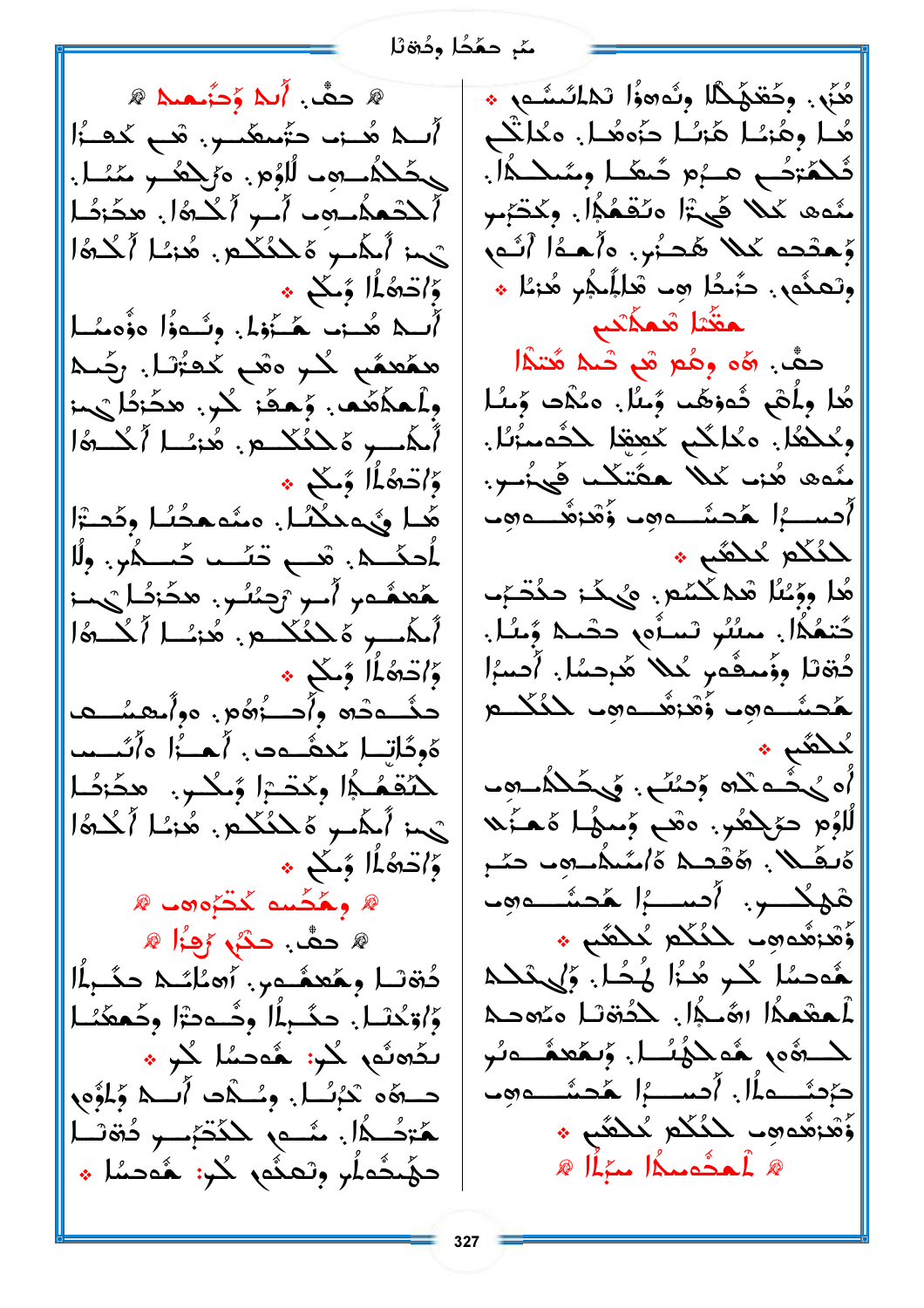مَّدٍ حَمَّحُا وِدُةَ لَا

لِلْمُعْتُمِيكُمْرِ. ٱلْمُؤْتَنُبِ شَا وُاٰ أَلَّا \* ه هاًا دَعْبَا هِ ه حقٌّ، فَلَمس لَكَ لَمُوْكَنَهُ *ه* تْتُبْ لْمَعْمَكُمْ وِهُتْكُمْ هُـٰزَٰبٍ. مَنْـٰلِ ەڭمشۇر وشىھە . ەڭكى » أحسًا مِسَّبِّبِهِ وَمَا اللَّهُ مَنْ اللَّهُ مِنْ الْمَسْمَعِينَ مِنْ هُومِمَا. تسأوسُرِ صَحْبُوا أَقْبَا. حمّەهُـــا وُحُـــا وِهْلَلُمـــدُور. ەتســـرُور كَهِنْدَىُنِ. هُا وِهْمَائَسْعَُمِ هُمْ كَعَزَاءُ كُمْعَكْمُ لِمَا وَكَاوَكُمْ لِلَّا وَحَقَّمَعْكُمْ فَسَمَّ بِ وُّەدْتُكَــــەُّە\ وُقِنْقَـــەكْتىر كُـــــزى. ۇھكىلە ئىنُى خَشَىعُل. ەخقىُعْدەُە أَهْلُؤُوْهِ . وَهُ الْحَصَّرُبِ اهْوَزُا عُوهُرٍ. ەَدەَ مِكْنُــــــــــــەلِمَا . قىمــــــــــــكَ مِلَو ू √ုဝတ်ထိုသိ**ု⊃** إمبرَّتُل. حقَّ. كَمِلا شَيم حَسْم هُرَا كُلُو هُزْئِل كَعْمَهْلِ جُدْ كَعِيَرُم. هُ/هفَه هِهُ/ لِحُهُورُ وِيُثُم . هَفَلَكُمْ كَعْدَه هَهُمْ أَهُدَ كَلَّهَ. لَمَا كُلِّ هُدَهَا ٱلملبَّــــــــــــ تَحتَّكَـــــــر. 15هـجُـكـــــــــر لْكَيْحَارُوْ وَْبِئُنَا وَٰۗٓاصُومٍ أُوُمٍ. وَلَمَّا هُـوَاءَ أَحِدُاْهِ. وقْعَبْ! وَحَقَّــهِ دَّانُــا وِهُــأَلَمْـ لْكُلُه. قَبْنُكُمْ لَكُلُهُ هُمُعَكَّبٌ وْهَكَّـةُلُهُمْ ەھَنَّە حُثَّا ەھُکَّى اُهَٰ: ھِھُا. وَاٰمِکَ*نُ*ا هُـــزب هُوْحُــا هُــلْما إِنُــا. وِلَّا أَمِنُــا هِلَّا هَّبُدًا. ولَّا دَّنُعُا أَبِهِ وَمِكْفًا كُبٍ. ه كُحجْــره هُـزْسُـل كَلْحَسُـل هْ/هُــز: ورْهُ هَٰلَاتْا هكْدُم كُـرٍ. وْابُـا دُلتبُ هَٰا هدَفْ إِنْ لَا جِن هَافْ هِ وْهِـرْهِ

لًا هُـ; لمُعمْل. حدُةتا وحَمْعِدَ مِ تحكم هُورهُك, كُمْ وَ هُوَ كُحِسْرًا كَهُمُلًا. ويُهُم كَتْزَه: هُوصِمُلْ \* 2 Lusan 2 لَمْهِ مَنْحَتِحَبٍ. ثَلاَضُفْ حَسْرًا أَوْشُولُا هَّزُمِيزَاًا. ەتىشىر ۋەدْتُىل ھُڪْل لِحُدِّقَالَ اهَتُلَ: هُوصُل كُلِّ \* **& لِمُحَدِّدُهِ لِلْعُنْفَضَّلَ** لَه ه حقٌّ. دُرَّا وُحِشُودُه & دُّسو فَيحُمل كُلُّهِ . كَعَتُوْسَلْ قَتَّب ۇسُسُل ەَججُر أَبُعٍ وُّوسُلْل حُروب لمَثَمَّعِ مِمُّمَكِّهُماً. وَهُ مِعْجَمَّى تَكْتُمْ وِلَا هَكْتَا. كَهْتُمْ شُمْعَةُ وِمَّةِهُماْ!. ٱلْمُؤَدَّنِي هُا وُاٰ أَإِلَٰهِ أَبِيهِ \* هُـــا وسُــدْت أَبـــد. كَـــدْ خَاهَـــا وهَكْڎَدْسُــدًا. هُدَّمْتُـــــع لْمَـــــرَه هِمُقِهُلًا وِئُدَوُّا هُؤُهِمُاً. لَا هُــزَب أهبرا للكتزسر وكهمكر دئتنا هُومِمًا. ٱلمَوِّدَى هُا وُٱلْمَا أَبِهِ \* هُنِّي يَعْـهِــد. هُــل وِحُلِكُـــمٍ دُةِيْـل هِ مَنْ مِنْ جِبْ رَسَمَ وَسَقَبَ مِنْ مَسْتَمَرَّمَ الْمَسْتَمَرَّمَ مِنْ مَنْ مَنْ مَنْ مَنْ مَنْ وِكُصَـٰٓٓٓٓٓا وِّىـٰهُـصـٰہِ. لَمَـٰـٰٓٓا لَمَـٰـہِ هُــٰٓٓءَٮ يُحشَّملُو. ٱلمُؤَمَّنَ هُا وُالْمَا أُبِهِ \* 2 Lisaie 2 هُــا وِـمُّــفُّــفُوْلَ. هُرْبْـــب كَاوْكَـــلا فَتَنُدُا. هِعْدَلَمُنَى شَكْشُو وِّعْصَا هَمِ هَـٰـٰهُا وِهُـٰدَاًا. لَا هُـٰٓنِـٰ لَمِيكُـٰدَا قَبِ وَمَعْدًا. حَدُّةَ لَا يَحْمَدُ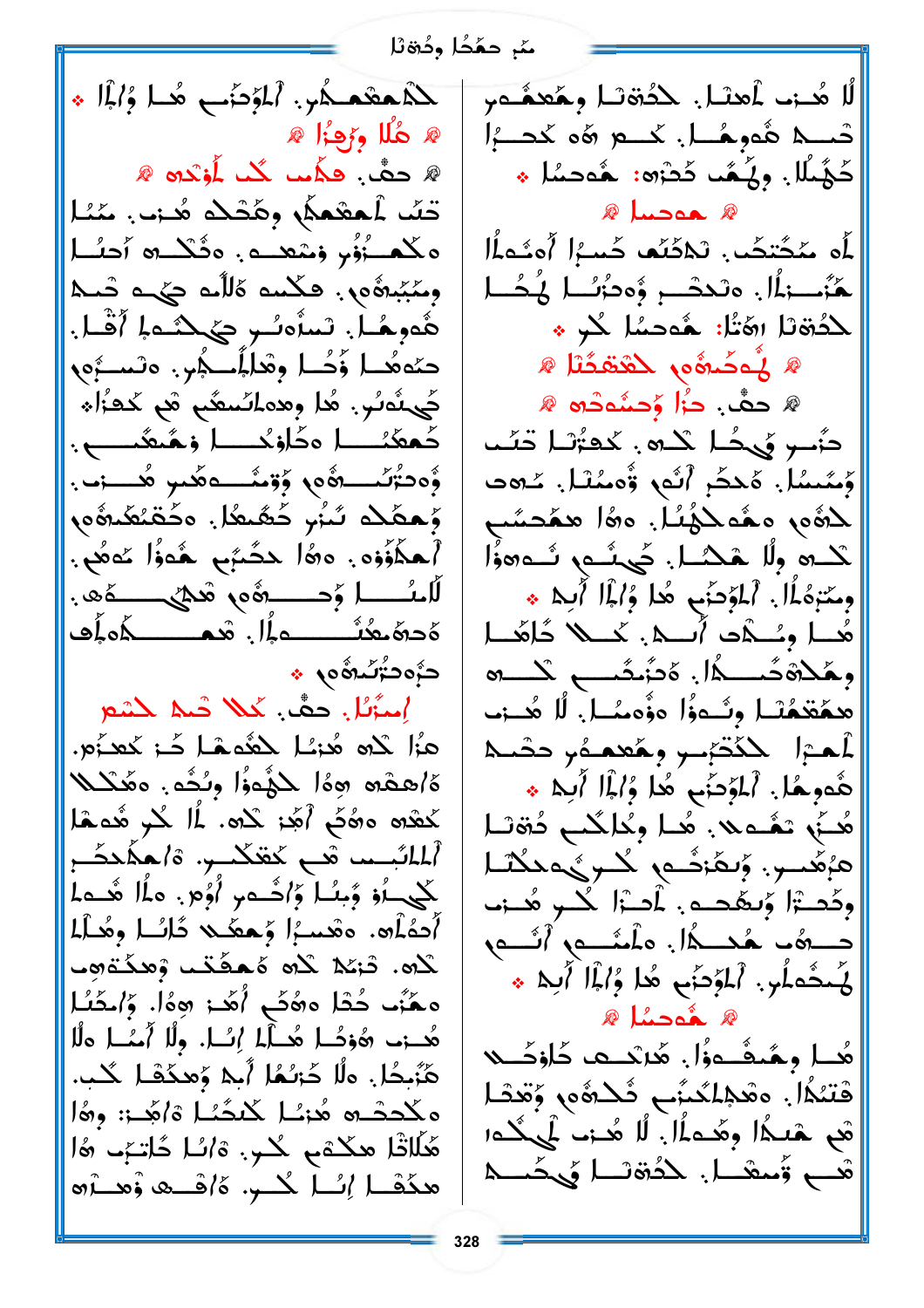مّر حمّكُل ودُة نْلا

هُوَحِسًا لَّاحًا وِنَـرَٰبٍ أَسَمٍ كَثَاتًا كالمفرولة انمك المبرهى وسيهمتم لمَسِرْهُ) فَسَلا هُسْمَلْهُنَّهِ. لَمُورُّب لأومئسا وُحثَسوم هنُعبدًا هُدَهُسَ: لحدةُهن. وصْبِهِ هُلِكُتُما السَّعْفَــبِ لِهُ مِنْ كُلُو الْمُحْمَدِيمًا ﴾ همُسُلًّا وُٱعكَّابٍ هُٰذًا وِثَّـهِ هَٰذَا وَّكُلَّ وِثَاقَالَ. مَطْ لِخُتْمَى وهَقْعَه اوْأَسِ هِ كُر أمُدُّومِهِ ا & L'ALLES ه إمزًا أ. حقَّ. كُمْ هُنْمًا هُنْمًا \* فَيْحِي هِهُا هُنْدُه وِهُنَّهِ صَّـرٍ أُهُمَّ تْكْسْ. بْخْصْفْسْكْمْ وْمْسَا وْحْتْشْسَارْ هَيْهِ دُهِنُـهِ/أ. وهُا حجَّـبِـلُو كُـب وَّحكَـــدًا 2010هـــد كَلْتَبْــــو. هكْنــــرَا وِوَّەھُـا ەُوِكُەھھُـا ە/وَّاۤا ھھَكْتْل ِ ﴾ ـٰأَاهُـٰء أَنَّا أُهَّ: إِنُـا. ۞لا ـُاهـْ:ا أَنُـا هُـــْذَا إِنْـــا. حَزْــــوٌ وهِ وَيُحـــزُوهَ لِكُوهُما الْكُمِعَيْنَا خَاوْجُا ﴾ هُا فُاْا كُنْ حَدُونُـهاْا هُـثَـمْاًا. بانْمْصِر لْنْفْكْدْه الْمَغْمَرْهُه الْمَثْعَهْهِ. وهُكَنُـا بِـكُف فَمِكْلِـمِ مِكْبِيْبِـا حْمِدْسَا. حَذَيْمَةَ جَاءُهِ لَمَحْقَدِيْهِ نىڭرىر اۋەت، مېشىشىش ھەئىمىۋە دُەئا ۆللەُهْل. ەَھكَھكْمە كَتْخُمْ ا لْمَخْلُ. هُمْ َحْدٌ حُمْلُه هُقُدْ. هَدْبِلُه وٌدياً ج & حُثَماُ! وهُنِ أَعْنُبِهِ & كسر أهوْى دُهنًا أهنًا. هَيْ م لُددَه وُاحزُهُم لَمْخُمِعُه كُلْمُهَمْ

لْمَكْلَاثُــب شَــهِ هُوَّا. هَ مَتَّعَــب يُنْتَهْوَا وَوُّەممُلْلْ مَكْفَدُّەرە مەھَتەرەب كۆپ لِمُوزًا وِيُشُم، ولِّهُبِ هُزِيًا لِلصَّدِّقِ وَسَكْنَا. هَي حَعْدَا أَبِعْنِكْمَا ۞ حَزَمُنَا شەھُىلل ∻ 2 Lisai 2 هڭمە رەەُلگۇسەۇل. ھُەھْسلا كُ كَعَذُمَ. هُوِجُرْ هِهُ الْلُهُؤُمِ أَمْدُوهِ. وتَكْتَحِبُو وَجَحَدُووُا هِتَحْمَدٍ وَوَالِ ەْھكْس مُّەھْل مُحاتِل ودُھ ئُەبُل. مْع أەۋەر ئىسسىۋەر ئىسسىگە بوت. ەڭزېڭلگى ھُى دُەئا آھئا. ەَھزَا هُزئل لِهُمْهَا وَأَهُز لَكُمْ هُ عَزُوم رَهُ حَكْمٌ هَكْمُا لَّامُحُوبِ وَأَلَّا هُجَالًا لًا هزا هُـْزَد لَكُـده . ههُـْزَد هُدهَـا ه علي الله عليه عليه الله عليه. ه أهككت به معنى الله عنه من الله عنه الله عليه الله عليه الله عليه الله عنه الله عنه الله عنه الله ع ەلمُحصَّدە للطُّھُل. ھَە وَھىلُ اُوُم. حَنْــــــوٌ وه هُـٰهُــــــا وكمُــــــوْ وه حكْنَيُووب. هُداُل ودُّاتِل وأوٌتهْل. قُ  $\rightarrow$  وَلَجْ: فَدِهَبُرُهُ $\sim$ ® حُذُه أُل وهُن، مُدهُّده ® َ كَدُة نُسٍ أَنُسب كَبِنُكَ دَٰاتًا جُلَّ وَكِلُّهَ لَ دەُب مُحْدُداً! وِلَّا مْعَجَّوْءُ! كَمْ هَزَّتْهُبْ \* ؤڤُ وہ حکّتنـَــــــــــوب وِهُـــــــــا وسُكْتكُدەم وهُمكُم كُمِلًا هُدَّرُه وكُــكُوْ هُــولَمَا همّــوْــوه ووُّد رْجَ حَقَى بِهِ حَدْثَهُ وَمِ لَهُ حُمْلٍ. لَلْمَسُل وَوَّسِعْتِ وَ وَوَوْا كَعْتِ وِ . وَلَا يَحْوَيْهِ لِ لَكُمْ أَهْلًا حَقَّدَاً وتَجْتَدَا لَكُمْ \*